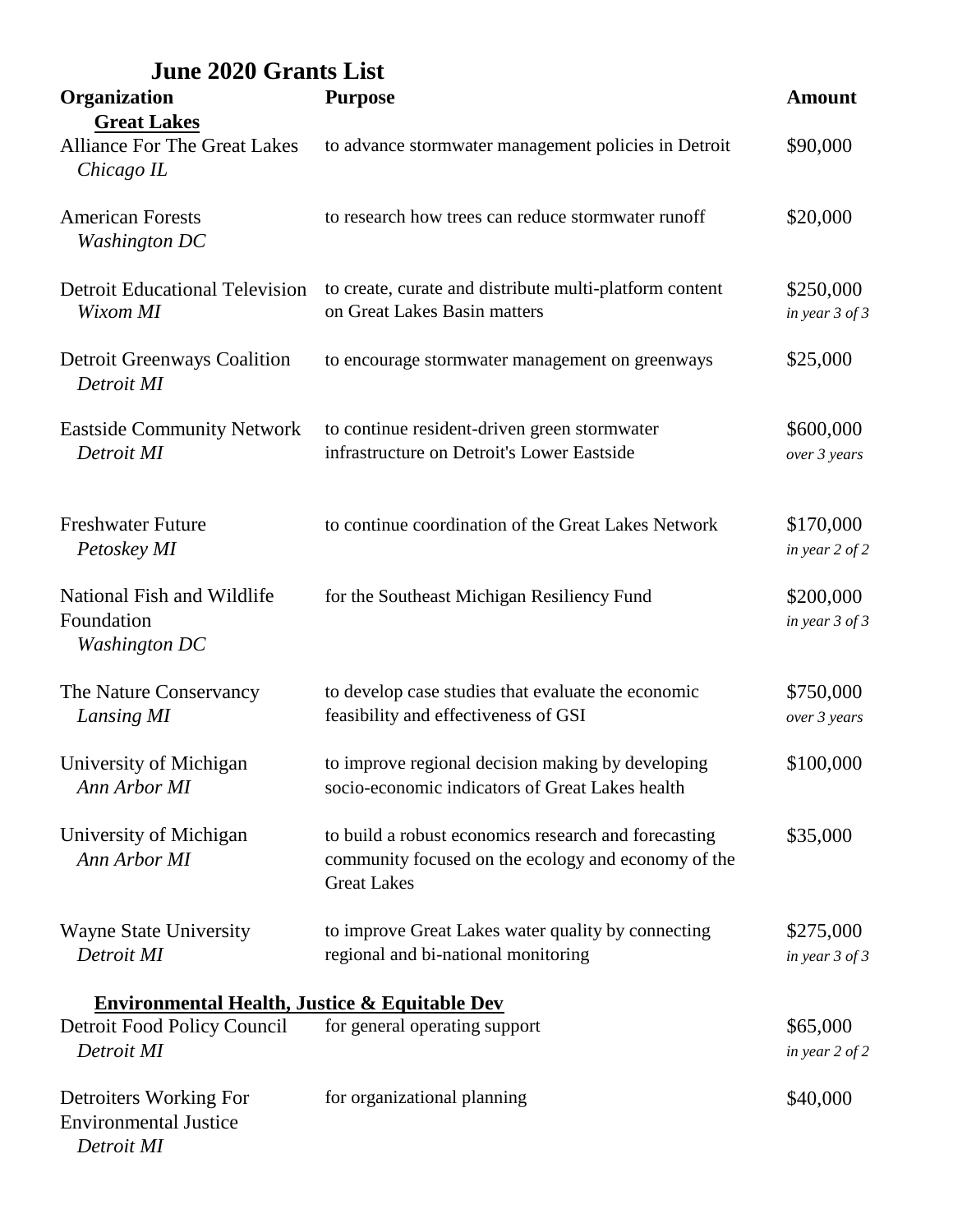| Ecology Center Inc<br>Ann Arbor MI                            | for renewed general operating support                                                                               | \$100,000                       |
|---------------------------------------------------------------|---------------------------------------------------------------------------------------------------------------------|---------------------------------|
| <b>Great Lakes Environmental</b><br>Law Center<br>Detroit, MI | to continue research, policy, education, and advocacy<br>efforts related to lead and asthma in Wayne County         | \$140,000<br>over 2 years       |
| Keep Growing Detroit<br>Detroit MI                            | to build organizational capacity for earned revenue                                                                 | \$60,000<br>in year $2$ of $2$  |
| Michigan Environmental<br>Council<br>Lansing MI               | to direct a statewide coaltion working to eliminate<br>hazardous levels of lead exposure in Michigan                | \$90,000<br>over 2 years        |
| Southeastern Michigan Health<br>Association<br>Detroit MI     | for a learning trip on reduced lead exposure                                                                        | \$30,000                        |
| Southeastern Michigan Health<br>Association<br>Detroit MI     | to conduct research and learning site visits on lead safe<br>programs and coalitions                                | \$18,000                        |
| <b>Wayne State University</b><br>Detroit MI                   | to support an advocacy and spokesperson<br>training conference for families of lead poisoned<br>children            | \$45,000                        |
| <b>Anchor Arts Organizations</b>                              |                                                                                                                     |                                 |
| Detroit Symphony Orchestra<br>Detroit MI                      | to build the endowment of the Detroit Symphony<br>Orchestra, ensuring long-term financial and<br>artistic viability | \$250,000<br>in year $2$ of $3$ |
| <b>Marygrove Conservancy</b><br>Detroit MI                    | for an arts & cultural study for Marygrove Conservancy                                                              | \$30,000                        |
| <b>Jazz Education</b>                                         |                                                                                                                     |                                 |
| Arts League Of Michigan Inc<br>Detroit MI                     | for continued jazz education programming                                                                            | \$65,000                        |
| Detroit Jazz Festival<br>Foundation<br>Harper Woods MI        | for continued jazz education programming.                                                                           | \$65,000                        |
| Detroit Symphony Orchestra<br>Detroit MI                      | for continued jazz education programming.                                                                           | \$65,000                        |